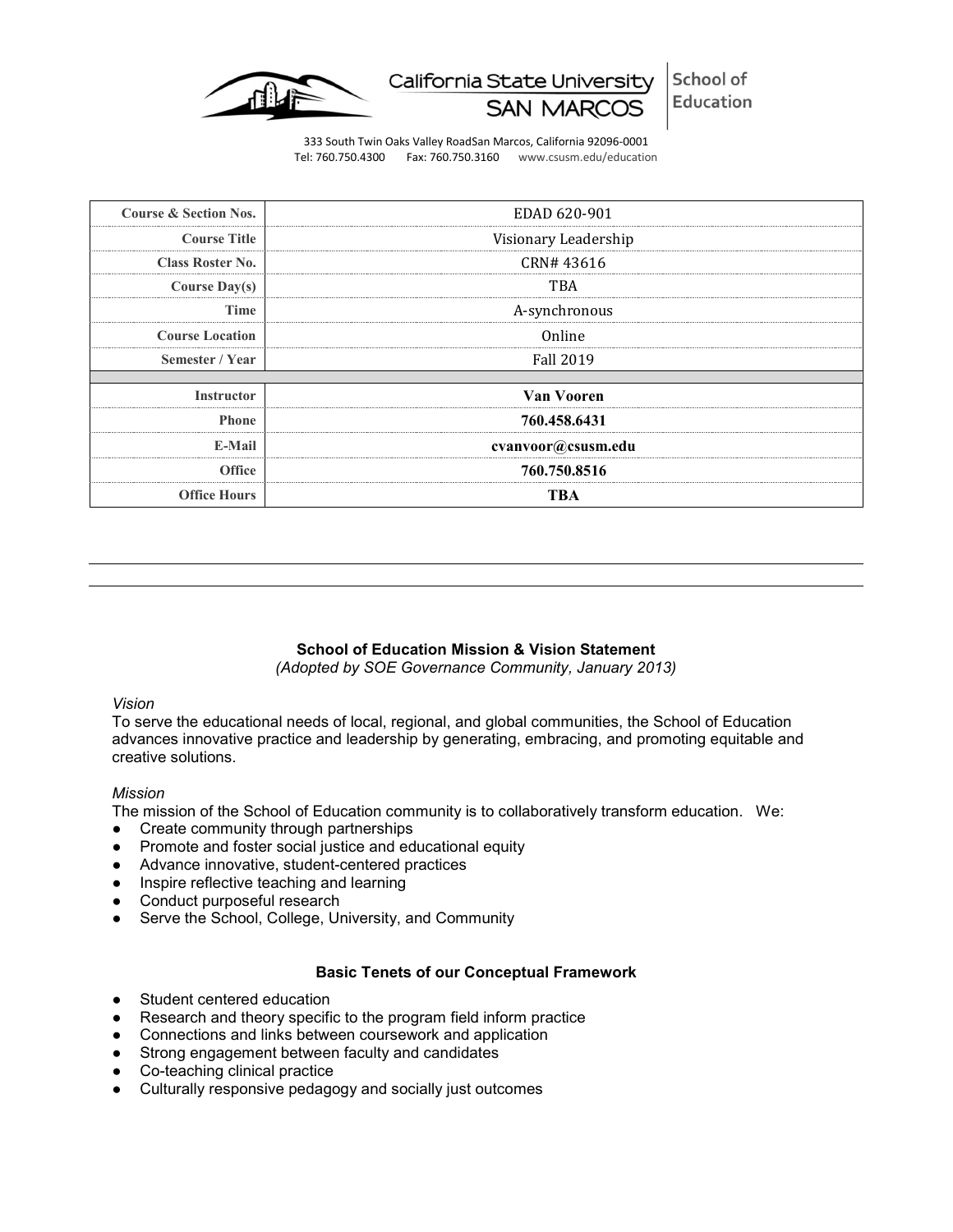#### COURSE DESCRIPTION

This course guides the candidate to develop an actionable and sustainable vision of teaching and learning that is responsive to the changing context of a given school and local education agency, including the ability to lead others in collaboratively developing, implementing, and evaluating the vision. Candidates will reflect upon and articulate their knowledge, skills, and dispositions in leading diverse school communities in the 21<sup>st</sup> century.

## **Course Prerequisites**

None.

# **Course Objectives**

- 1. Develop strategies to include the broader community and experience various school communities including families, agencies, and community organizations
- 2. Demonstrate the ability to network with other professionals to improve personal knowledge and skills necessary for the job of a school administrator.
- 3. Demonstrate the skills of communicating information through a variety of media.
- 4. Demonstrate a level of preparation to apply for a position in educational leadership.

# **Required Texts**

None

## **Suggested Text (for writing the leadership platform and reflecting in the digital portfolio)**

Whitaker, T. (2011). *What great principals do differently: Eighteen things that matter most* (2nd ed). Larchmont, NY: Eye on Education.

Note: The audio book is free as a trial. Listen to it while you are commuting to work!

# **Standards for the Profession**

CCTC Standards, 2016. California Administrator Performance Expectations (CAPEs)

CAPE 13: Reflective Practice

CAPE 16: Understanding and Community Policy

CAPE 17: Representing and Promoting the School

# **PROGRAM STUDENT LEARNING OUTCOMES (PSLOS)**

The Master of Arts in Education Program assesses seven (7) Program Student Learning Outcomes (PSLOs).These will be measured by the California Administrative Performance Assessments (CalAPA) and the Summative Digital Portfolio.

By the end of the program, new educational leaders will:

1. Explain how school plans, programs, and activities support the school's vision to advance the academic, linguistic, cultural, aesthetic, social-emotional, behavioral, and physical development of each student.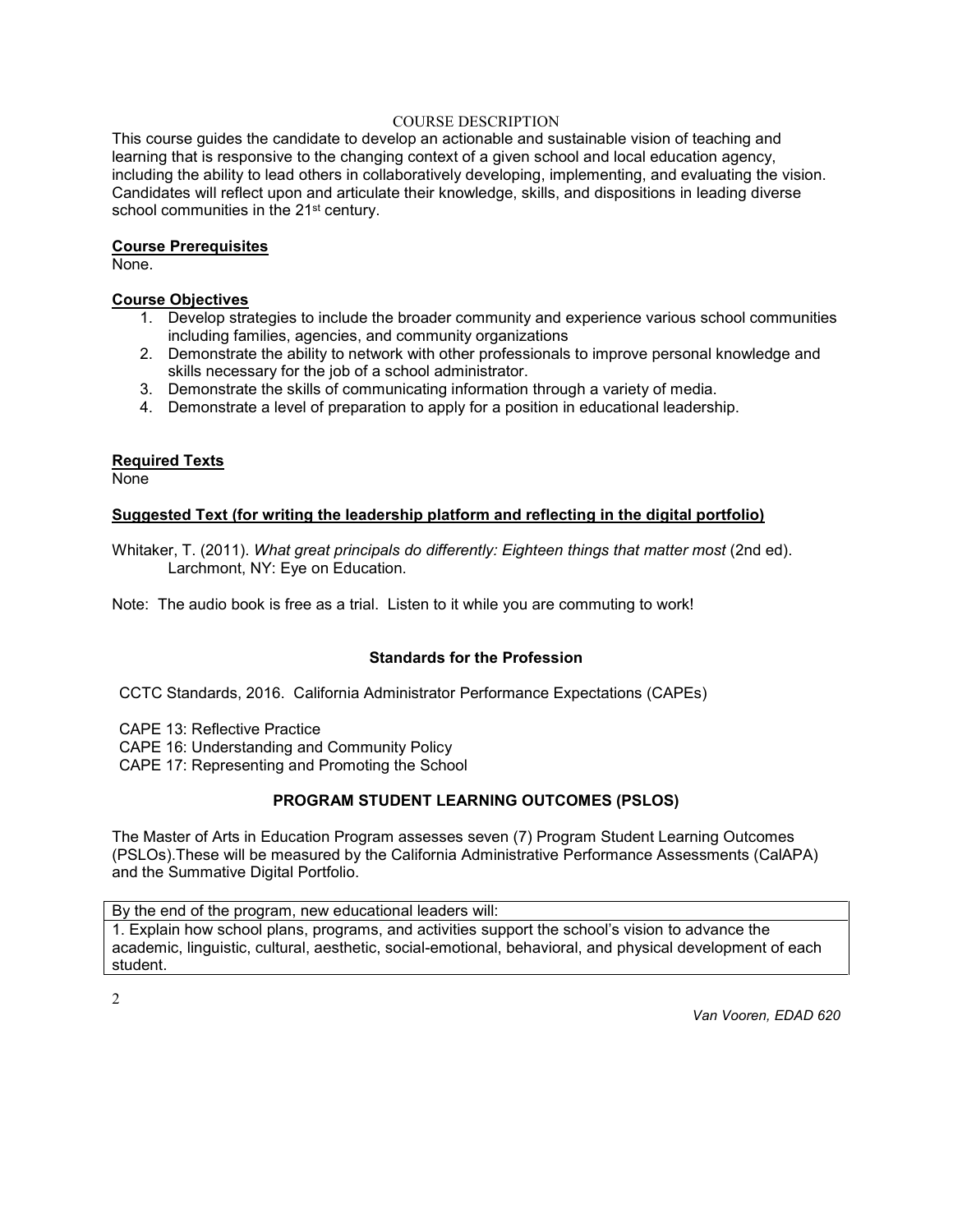2. Recognize discriminatory practices, signs of trauma, manifestations of mental illness, and promote culturally responsive, positive and restorative strategies to address diverse student and school needs.

3. Use principles of positive behavior interventions, conflict resolution, and restorative justice and explain to staff and community members how these approaches support academic achievement, safety, and wellbeing for all students.

4. Engage family and community members in accomplishing the school's vision of equitable schooling and continuous improvement that includes the academic, linguistic, cultural, social-emotional, mental and physical health, and/or other supports needed to succeed in school.

5. Recognize any possible institutional barriers to student and staff learning and use strategies that overcome barriers that derive from economic, social-emotional, racial, linguistic, cultural, physical, gender, gender identify, sexual orientation, or other sources of educational disadvantage or discrimination.

6. Understand and analyze governance and policy systems and use this knowledge to explain roles and relationships of school and district administrators, local state boards of education, and the legislature to staff and the school community.

7. Analyze current research literature and explain how findings can be applied in a practical educational setting.

# **GENERAL CONSIDERATIONS**

## **Assessment of Professional Dispositions**

Assessing a candidate's dispositions within a professional preparation program is recognition that teaching and working with learners of all ages requires not only specific content knowledge and pedagogical skills, but positive attitudes about multiple dimensions of the profession. The School of Education has identified six dispositions – social justice and equity, collaboration, critical thinking, professional ethics, reflective teaching and learning, and life-long learning—and developed an assessment rubric. The Preliminary Administration Services credential has two additional dispositions: visionary and ready to lead. For each dispositional element, there are three levels of performance *unacceptable*, *initial target*, and *advanced target*. The description and rubric for the three levels of performance offer measurable behaviors and examples.

The assessment is designed to provide candidates with ongoing feedback for their growth in professional dispositions and includes a self-assessment by the candidate. The dispositions and rubric are presented, explained and assessed in one or more designated courses in each program as well as in field study experiences. Based upon assessment feedback candidates will compose a reflection that becomes part of the candidate's portfolio. Candidates are expected to meet the level of *initial target* during the program.

# **School of Education Attendance Policy**

Due to the dynamic and interactive nature of courses in the School of Education, all candidates are expected to attend all classes and participate actively. At a minimum, candidates must attend more than 80% of class time, or s/he may not receive a passing grade for the course at the discretion of the instructor. Individual instructors may adopt more stringent attendance requirements. Should the candidate have extenuating circumstances, s/he should contact the instructor as soon as possible. *(Adopted by the COE Governance Community, December, 1997).*

.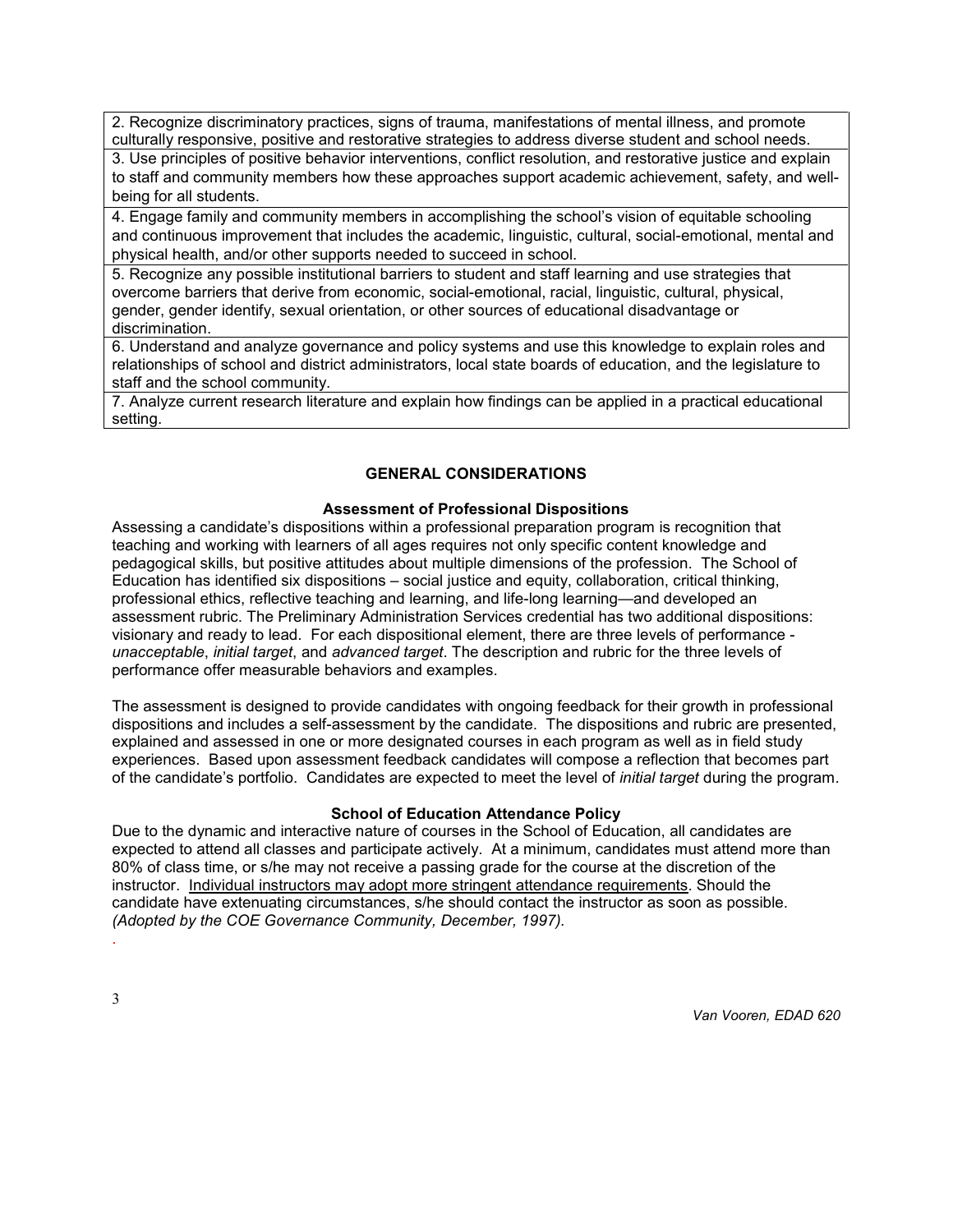#### **Students with Disabilities Requiring Reasonable Accommodations**

Candidates with disabilities who require reasonable accommodations must be approved for services by providing appropriate and recent documentation to the Office of Disabled Student Services (DSS). This office is located in Craven Hall 4300, and can be contacted by phone at (760) 750-4905, or TTY (760) 750-4909. Candidates authorized by DSS to receive reasonable accommodations should meet with their instructor during office hours or, in order to ensure confidentiality, in a more private setting.

## **All University Writing Requirement**

This course meets the university's writing requirement of at least 2500 words. Students are expected to use academic writing style consistent with graduate level courses. Written assignments will include out of class assignments as well as in class assignments.

## **CSUSM Academic Honesty Policy**

"Students will be expected to adhere to standards of academic honesty and integrity, as outlined in the Student Academic Honesty Policy. All written work and oral presentation assignments must be original work. All ideas/materials that are borrowed from other sources must have appropriate references to the original sources. Any quoted material should give credit to the source and be punctuated with quotation marks.

Students are responsible for honest completion of their work including examinations. There will be no tolerance for infractions. If you believe there has been an infraction by someone in the class, please bring it to the instructor's attention. The instructor reserves the right to discipline any student for academic dishonesty in accordance with the general rules and regulations of the university. Disciplinary action may include the lowering of grades and/or the assignment of a failing grade for an exam, assignment, or the class as a whole."

Incidents of Academic Dishonesty will be reported to the Dean of Students. Sanctions at the University level may include suspension or expulsion from the University.

# **Plagiarism:**

As an educator, it is expected that each candidate will do his/her own work, and contribute equally to group projects and processes. Plagiarism or cheating is unacceptable under any circumstances. If you are in doubt about whether your work is paraphrased or plagiarized see the Plagiarism Prevention for Students website [http://library.csusm.edu/plagiarism/index.html.](http://library.csusm.edu/plagiarism/index.html) If there are questions about academic honesty, please consult the University catalog.

#### **Use of Technology**

Candidates are expected to demonstrate competency in the use of various forms of technology (i.e. word processing, electronic mail, Moodle, use of the Internet, and/or multimedia presentations). Specific requirements for course assignments with regard to technology are at the discretion of the instructor. Keep a digital copy of all assignments for use in your teaching portfolio. All assignments will be submitted online, and some will be submitted in hard copy as well. Details will be given in class.

# **Electronic Communication Protocol**

Electronic correspondence is a part of your professional interactions. If you need to contact the instructor, e-mail is often the easiest way to do so. It is my intention to respond to all received e-mails in a timely manner. Please be reminded that e-mail and on-line discussions are a very specific form of communication, with their own nuances and etiquette. For instance, electronic messages sent in all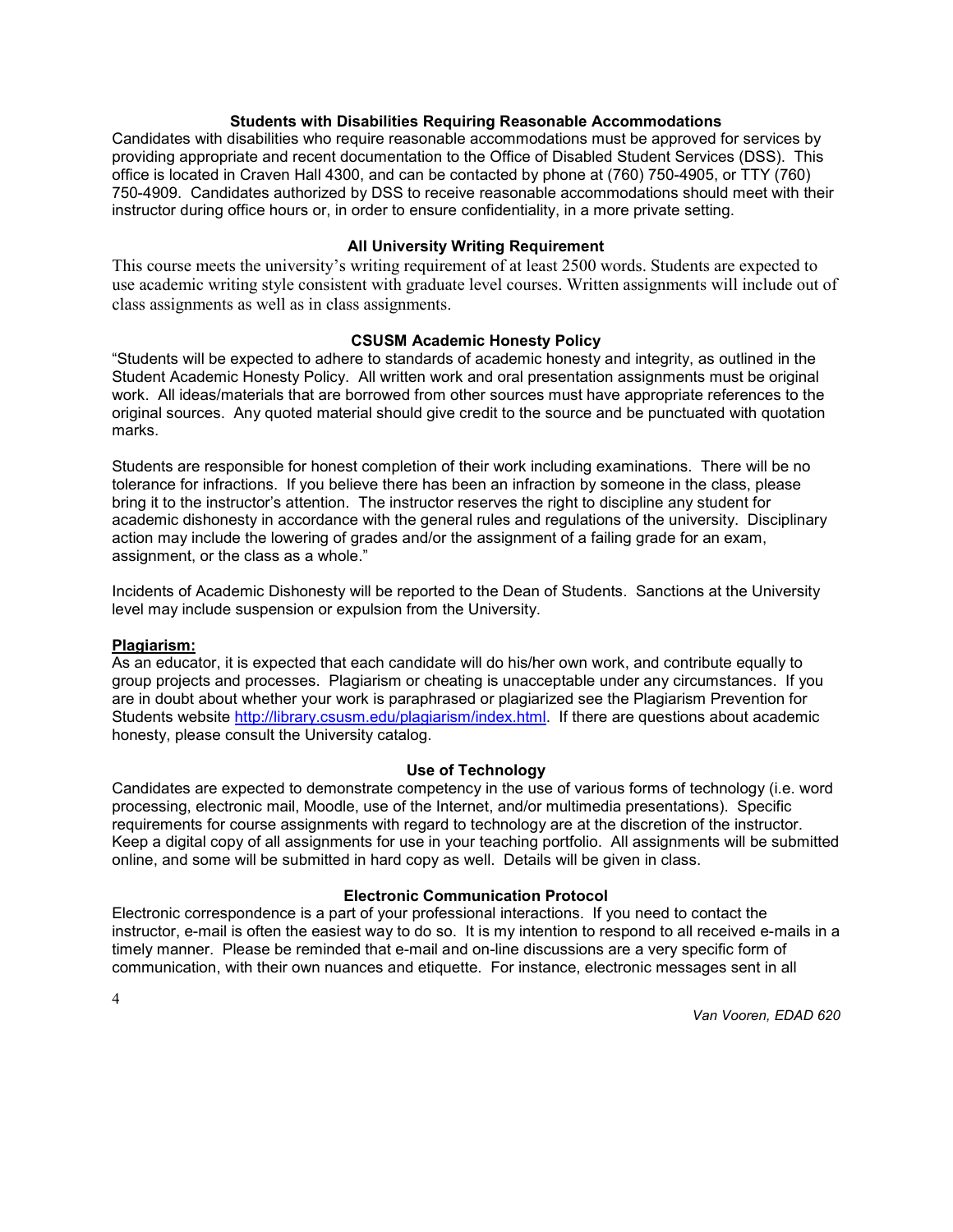upper case (or lower case) letters, major typos, or slang, often communicate more than the sender originally intended. With that said, please be mindful of all e-mail and on-line discussion messages you send to your colleagues, to faculty members in the School of Education, or to persons within the greater educational community. All electronic messages should be crafted with professionalism and care. Things to consider:

- Would I say in person what this electronic message specifically says?
- How could this message be misconstrued?
- Does this message represent my highest self?
- Am I sending this electronic message to avoid a face-to-face conversation?

In addition, if there is ever a concern with an electronic message sent to you, please talk with the author in person in order to correct any confusion.

# **COURSE REQUIREMENTS**

The following factors will be considered in determining a final grade:

| <b>Assignment</b>                                                                                                                                                                                                            | Due date                                                                                            | <b>Grade points</b> |
|------------------------------------------------------------------------------------------------------------------------------------------------------------------------------------------------------------------------------|-----------------------------------------------------------------------------------------------------|---------------------|
| Challenge #1: Participation and engagement:<br>There are 5, 60-minute video conference sessions to learn<br>more about leadership through interviews with fellow<br>faculty member Mark Reardon and a current school leader. | By session.<br><b>Five points</b><br>each for<br>watching<br>current leader<br>video<br>interviews. | 25                  |
| Challenge #2: Professional leadership resumé:<br>Students will design a professional resume with a lens<br>on their leadership skills and knowledge.                                                                         | Nov <sub>3</sub>                                                                                    | 25                  |
| Challenge #3: Leadership platform paper:<br>A 2-3 page paper describing your philosophy on a<br>school leader's primary mission.                                                                                             | <b>Nov 17</b>                                                                                       | 25                  |
| <b>Challenge #4: Electronic Portfolio:</b><br>A final portfolio of student work including the resume,<br>leadership platform, evidence of meeting the six<br>standards, and reflections.                                     | <b>Dec 16</b>                                                                                       | 25                  |
| Total                                                                                                                                                                                                                        |                                                                                                     | 100                 |

Note: All assignments must be submitted electronically on Cougar Courses on or before due dates and times.

## **Grading Standards**

Final course grades will be based on the following grading scale:

 $A = 93% - 100%$  $A = 90\% - 92\%$  $B+=87\% - 89\%$  $B = 83% - 86%$  $B = 80\% - 82\%$  $C+=77\%$  - 79%

5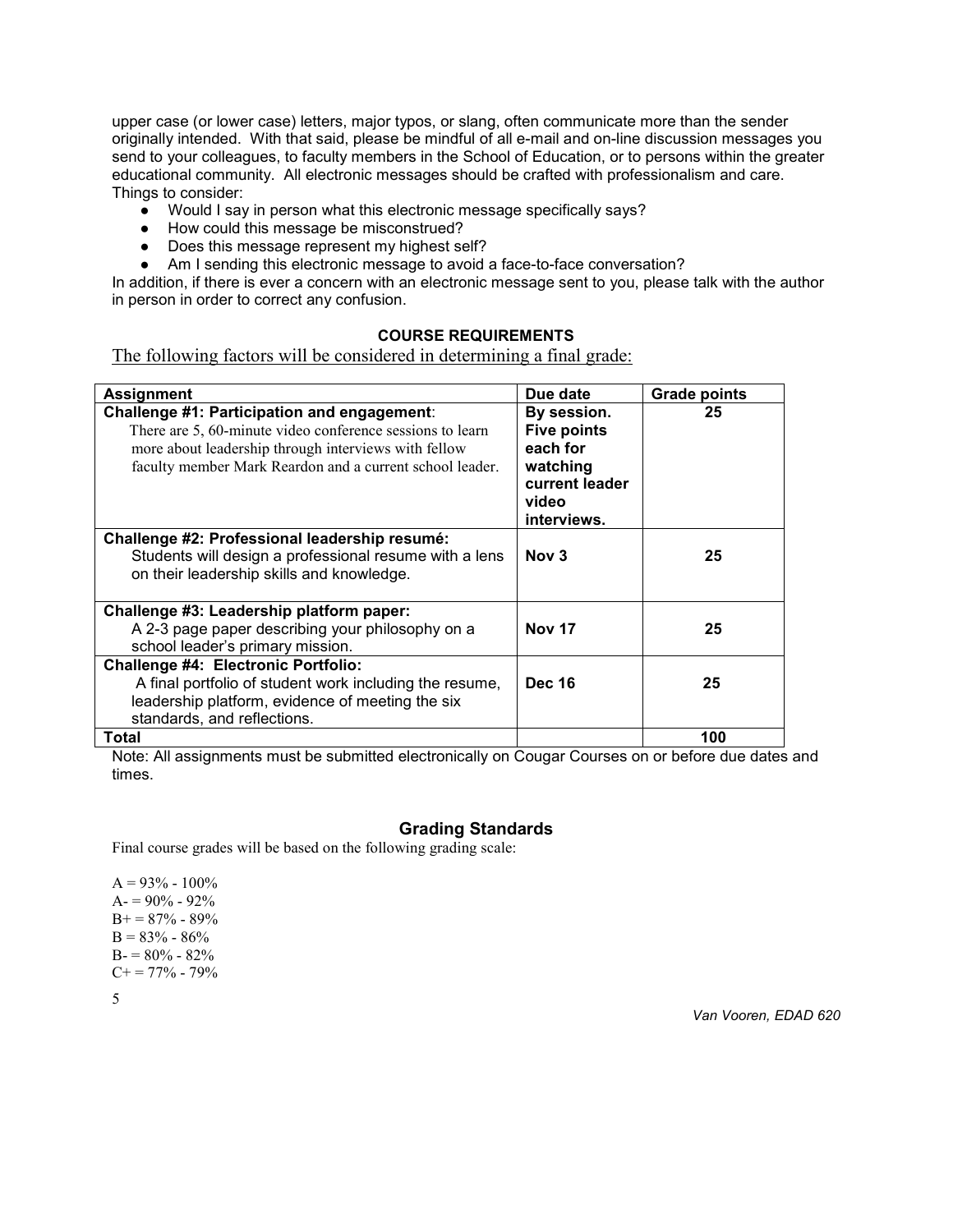| $C = 73\% - 76\%$ |
|-------------------|
| $C = 70\% - 72\%$ |
| $D = 60\% - 69\%$ |
| $F =$ below 60    |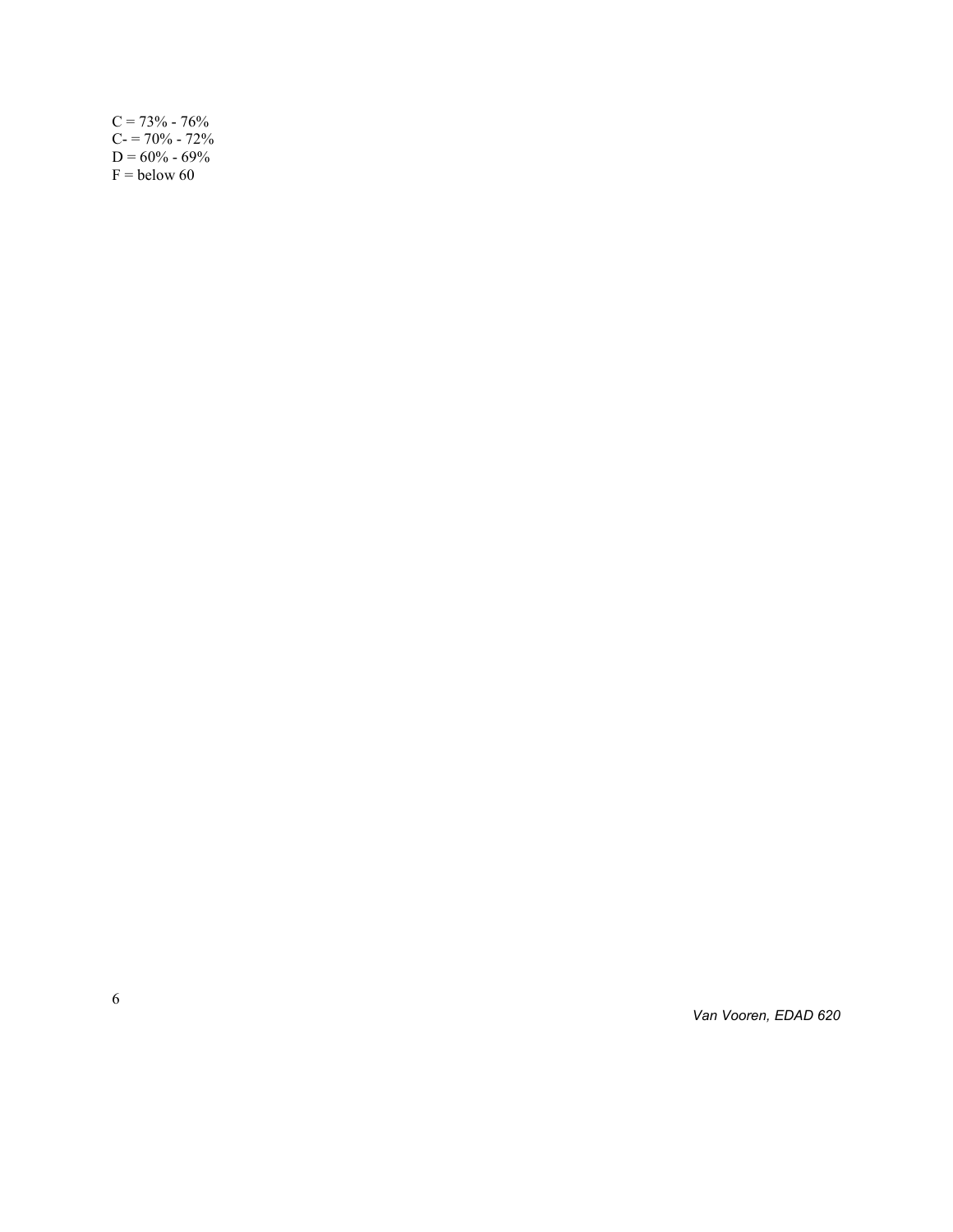| <b>Date</b> | <b>Topic</b>                                                                                                                                                                                                                                                                                                                                                           | <b>Assignment</b>                                                                                                                                                         |
|-------------|------------------------------------------------------------------------------------------------------------------------------------------------------------------------------------------------------------------------------------------------------------------------------------------------------------------------------------------------------------------------|---------------------------------------------------------------------------------------------------------------------------------------------------------------------------|
| Session 1   | Overview of class structure and<br>assignments<br>Review the digital portfolio<br>$\bullet$<br>platforms Google Sites/ Weebly<br>Review the digital portfolio<br>handbook<br>Find a classmate or small group<br>that is working in your same<br>portfolio platform and create a<br>collaborative, online group.                                                        | Develop Google Drive docs to share<br>$\bullet$<br>with your classmates such as tips for<br>the platform, artifact suggestions for<br>the embedded documents, and layout. |
| Session 2   | Leadership resumé preparation.<br>$\bullet$<br>Examine the rubric, samples, and<br>look at your present resume<br>Begin to assign/list artifacts to<br>support the CPSEL standards for<br>your digital portfolio<br>Begin laying out the template of<br>your digital portfolio to establish<br>the pages you will fill with content                                    | You may submit your draft resumé<br>$\bullet$<br>early for feedback and revision.                                                                                         |
| Session 3   | Continue refining your resume<br>$\bullet$<br>including the formatting, use of<br>parallel structure, headings,<br>clarity, and visual friendliness.<br>Final portfolio, CPSEL standard 1<br>$\bullet$<br>reflection document development<br>in collaborative teams.<br>Look at optional materials, such<br>as the Whitaker book, to write<br>your leadership platform | Due: Leadership resumé. Nov 3rd<br>(25 points)                                                                                                                            |
| Session 4   | Continue refining your leadership<br>$\bullet$<br>platform<br>Final portfolio, CPSEL standard 2<br>reflection document development<br>in collaborative teams.                                                                                                                                                                                                          | Leadership platform draft may be<br>$\bullet$<br>submitted early for feedback and<br>revision.                                                                            |
| Session 5   | Final portfolio, CPSEL standard 3<br>reflection document development<br>in collaborative teams.                                                                                                                                                                                                                                                                        | Due: Leadership platform Nov. 17th<br>$\bullet$<br>$(25$ points).                                                                                                         |
| Session 6   | Final portfolio, CPSEL standard 4<br>$\bullet$<br>reflection document development<br>in collaborative teams.                                                                                                                                                                                                                                                           |                                                                                                                                                                           |
| Session 7   | Final portfolio, CPSEL standard 5<br>$\bullet$                                                                                                                                                                                                                                                                                                                         |                                                                                                                                                                           |

# SUGGESTED SCHEDULE/COURSE OUTLINE